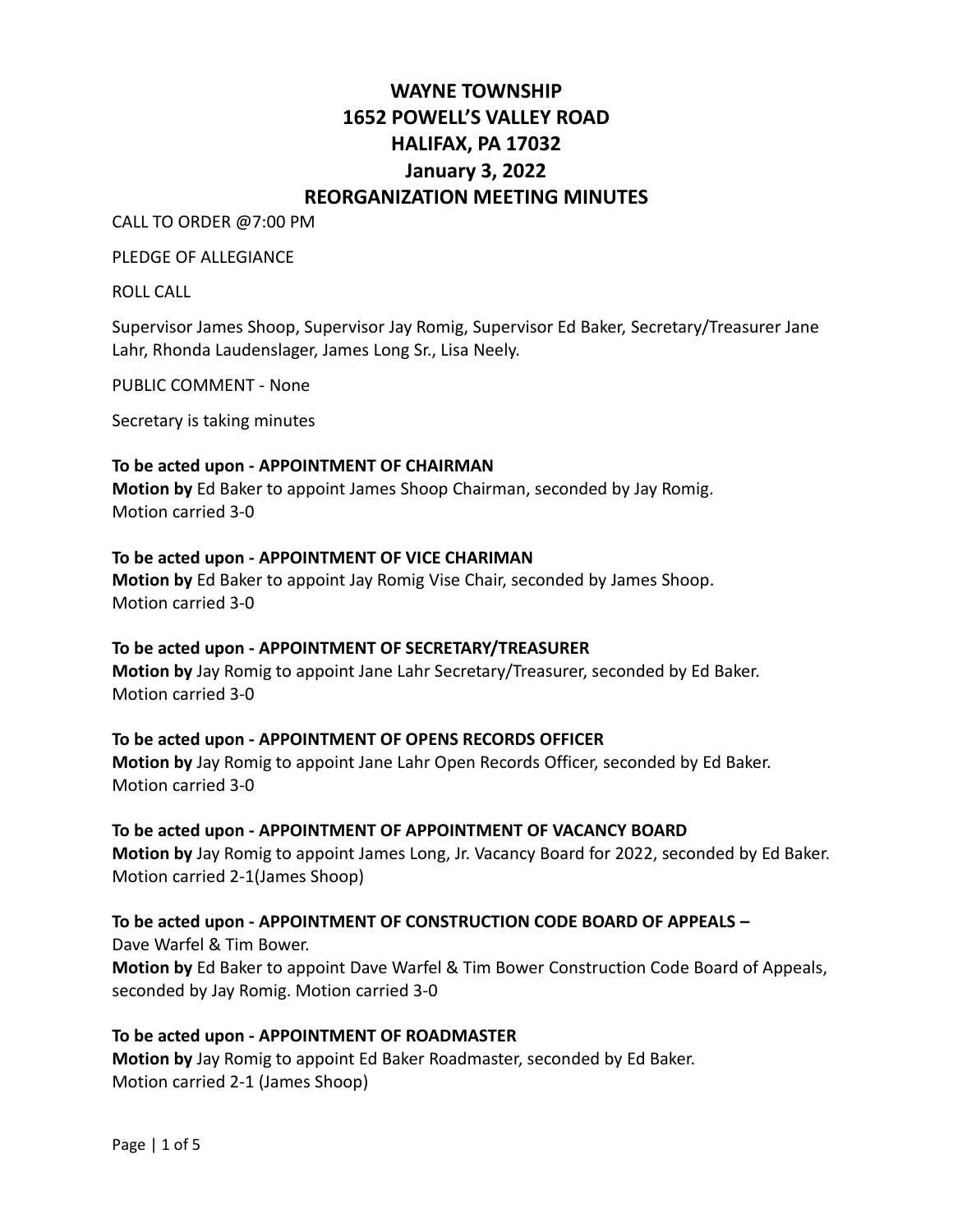# **To be acted upon - APPOINTMENT OF AUDITORS – AUDITOR RATE OF PAY – 2021 \$10**

**Motion by** James Shoop there are no additional appointments, Lisa Neely is elected and Cindy Wiest was appointed seconded by Jay Romig. Motion carried 3-0

# **To be acted upon - APPOINTMENT OF SOLICITOR – APPROVAL OF FEE SCHEDULE**

Cunningham, Chernicoff & Warshawsky. P.C. - Bruce J. Warshawsky, Attorney at Law **Motion by** Jay Romig to appoint Bruce J. Warshawsky, Solicitor, seconded by James Shoop. Motion carried 3-0

### **To be acted upon - APPOINTMENT OF ENGINEER – APPROVAL OF FEE SCHEDULE**

Light-Heigel & Associates, Inc.

**Motion by** Jay Romig to appoint Light-Heigel, Engineer, seconded by James Shoop. Motion carried 3-0

# **To be acted upon - APPOINTMENT OF SEWAGE ENFORCEMENT OFFICER – APPROVAL OF FEE SCHEDULE - Brian McFeaters**

**Motion by** Jay Romig to approve Fee Schedule and appoint Brian McFeaters, SEO , seconded by James Shoop. Motion carried 3-0

**To be acted upon - DAUPHIN COUNTY EIT COMMITTEE DELEGATE – Tyler James Motion by** James Shoop to appoint Dauphin County EIT Committee Delegate, Tyler James, seconded by Jay Romig. Motion carried 3-0

**To be acted upon - DAUPHIN COUNTY EIT COMMITTEE ALTERNATE DELEGATE – Jane L. Lahr Motion by** Jay Romig to appoint Dauphin County EIT Committee Alternate Delegate Jane L. Lahr, seconded by James Shoop. Motion carried 3-0

# **To be acted upon - SECRETARY/TREASURER SALARY - \$14,000**.

**Motion by** James Shoop to set the Secretary/Treasurer salary at \$14,000, seconded by Jay Romig. Motion carried 3-0

# **To be acted upon - TREASURER BONDING - \$800,000**

**Motion by** James Shoop set the Treasurer's Bond at \$800,000, seconded by Jay Romig. Motion carried 3-0

**To be acted upon – Resolution 2022-01** Accepting the resignation of the Elected Real Estate Tax Collector, Susan K. Miller and appointing a successor Real Estate Tax Collector, Jane L. Lahr.

**Motion by** Jay Romig to wave the reading of Resolution #2022-01 Accepting the resignation of the Elected Real Estate Tax Collector, Susan K. Miller and appointing a successor Real Estate Tax Collector, Jane L. Lahr, seconded by Ed Baker. Motion carried 3-0

**Motion by** James Shoop to approve Resolution #2022-01 Accepting the resignation of the Elected Real Estate Tax Collector, Susan K. Miller and appointing a successor Real Estate Tax Collector, Jane L. Lahr, seconded by Jay Romig. Motion carried 3-0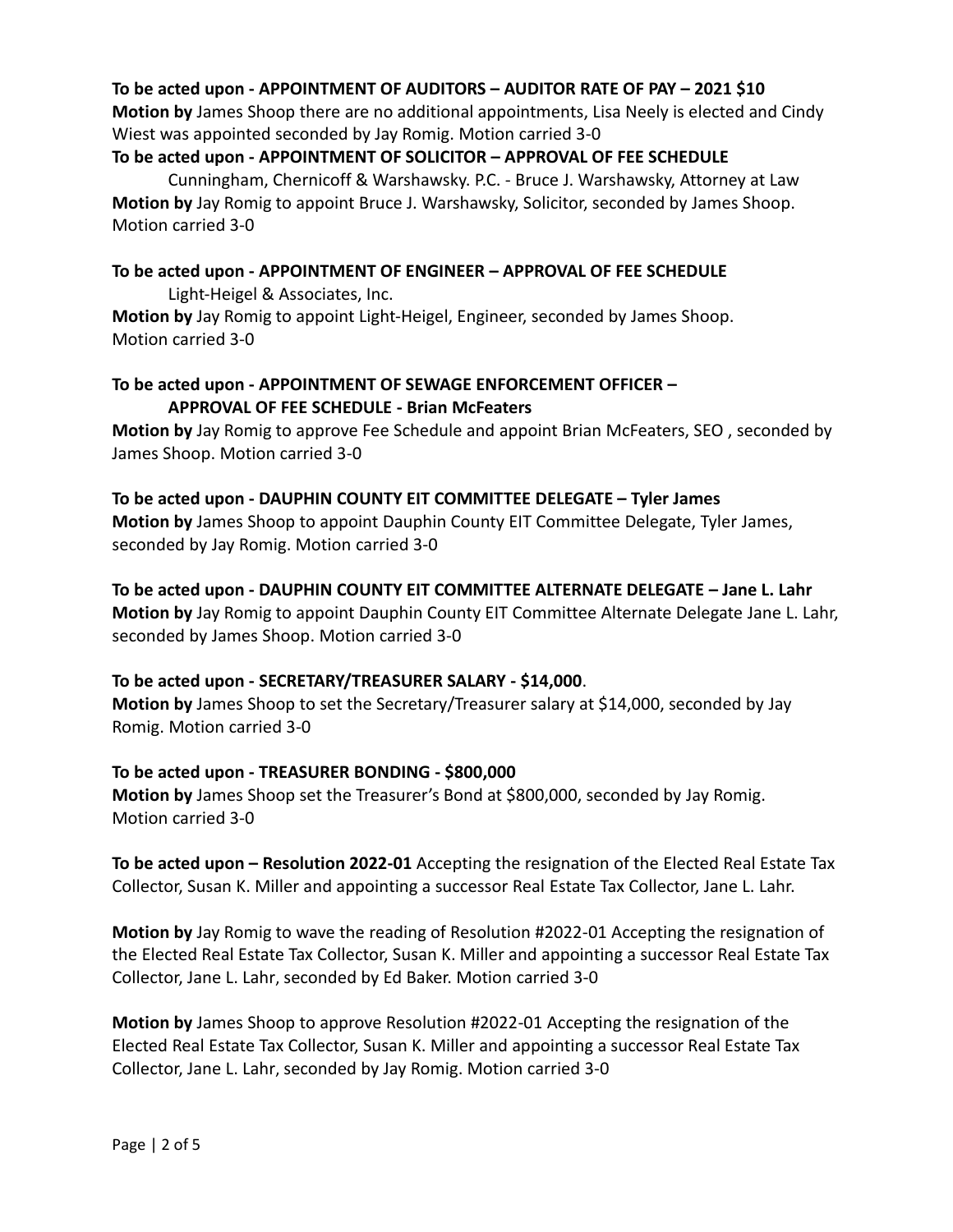# **To be acted upon - TAX COLLECTOR COMPENSATION** – 5%

and authorization to charge \$10 for Tax Certification, \$20 NSF Charge **Motion by** Jay Romig to set the Tax Collector's compensation at 5% and authorization to charge \$10 for Tax Certifications and \$20 NSF Charge, seconded by James Shoop. Motion carried 3-0 **To be acted upon - RESOLUTION 2022-02** – PERMIT/FILING FEES

**Motion by** James Shoop to wave the reading of Resolution #2022-02 Permit/Filing Fees, seconded by Jay Romig. Motion carried 3-0

**Motion by** Jay Romig to pass Resolution #2022-02 Permit/Filing Fees, seconded by James Shoop. Motion carried 3-0

### **To be acted upon - LABOR RATES**

**Motion by** Ed Baker to keep the Labor Rates the same as 2021, seconded by Jay Romig. Motion carried 3-0

| 2021<br>Hourly | 2022<br>Hourly |  |  |  |  |
|----------------|----------------|--|--|--|--|
| \$14.00        | \$14.00        |  |  |  |  |
| \$15.00        | \$15.00        |  |  |  |  |
|                |                |  |  |  |  |
| \$15.00        | \$15.00        |  |  |  |  |
| \$16.00        | \$16.00        |  |  |  |  |
|                |                |  |  |  |  |

**To be acted upon - COPIES FOR OPEN RECORDS** – 2021 - \$.50/page

**Motion by** James Shoop to keep the charge for Copies for Open Records at \$.50/page, seconded by Jay Romig. Motion carried 3-0

### **To be acted upon - HANDLING CHARGE OVER 50 COPIES** – 2021 - \$5.00

**Motion by** Jay Romig to keep the Handling Charge over 50 copies at \$5.00, seconded by James Shoop. Motion carried 3-0

### **To be acted upon - FEDERAL MILEAGE RATE** - \$.585 per mile

**Motion by** Jay Romig to approve the Federal Mileage Rate of \$.585 per mile, seconded by James Shoop. Motion carried 3-0

**To be acted upon - MEETING ATTENDANCE**– 2021 reimburse employees for Training – registration fee, mileage to and from, \$10 per meal

**Motion by** Jay Romig approve MEETING ATTENDANCE– 2022 reimburse employees for Training – registration fee, mileage to and from, \$10 per meal, seconded by James Shoop. Motion carried 3-0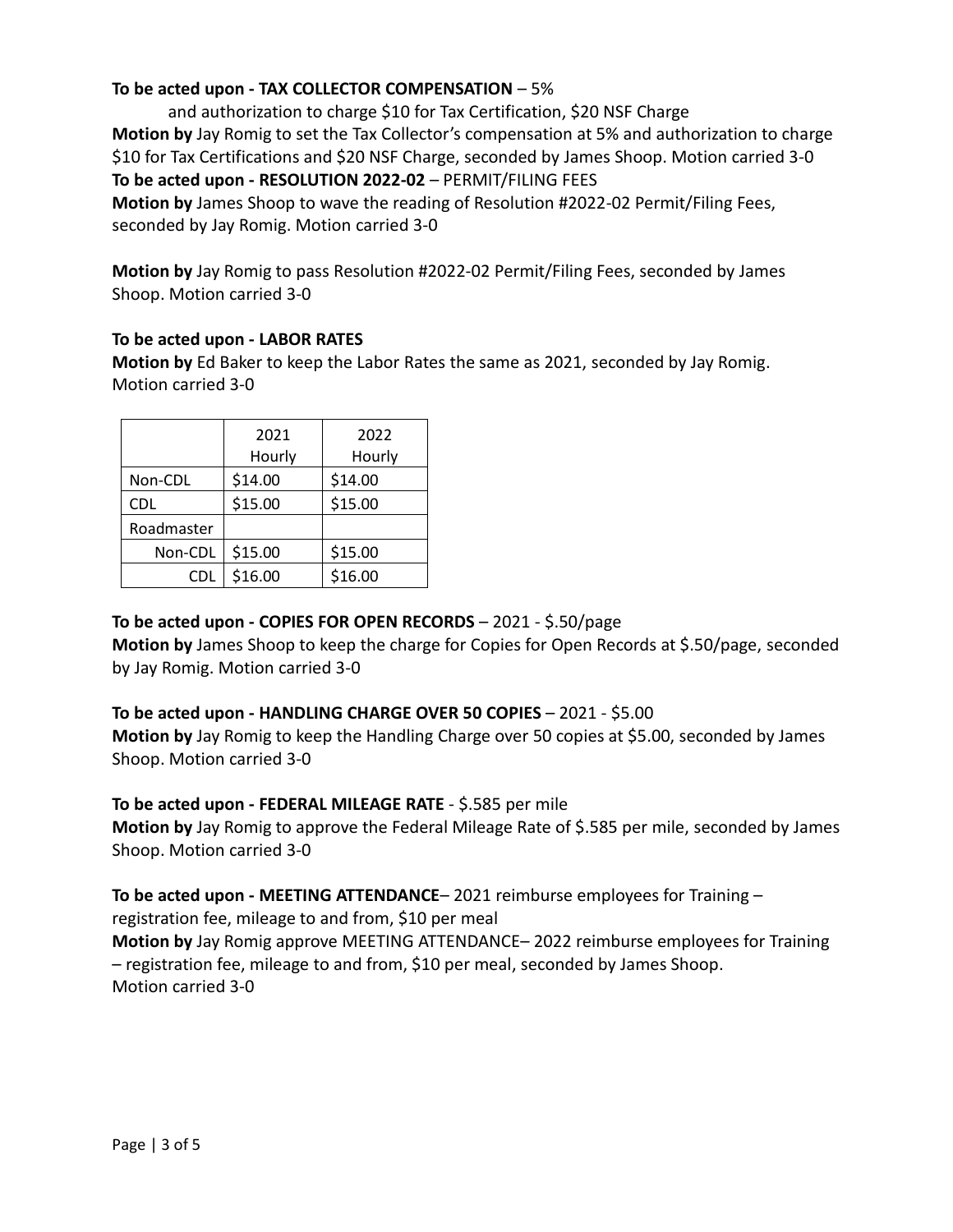#### **To be acted upon - MONTHLY TOWNSHIP MEETING**

**Motion by** Jay Romig to set the Monthly Township Meeting as follows -

| Date      | Time         | Date       | Time         |
|-----------|--------------|------------|--------------|
| 1/3/2022  | 7 PM         | 7/14/2022  | 7 PM         |
| 1/3/2022  | After Re-org | 8/11/2022  | <b>10 AM</b> |
| 2/10/2022 | <b>10 AM</b> | 9/8/2022   | 7 PM         |
| 3/10/2022 | 7 PM         | 10/13/2022 | <b>10 AM</b> |
| 4/14/2022 | <b>10 AM</b> | 11/10/2022 | 7 PM         |
| 5/12/2022 | 7 PM         | 12/8/2022  | 10 AM        |
| 6/9/2022  | <b>10 AM</b> |            |              |

Seconded by James Shoop. Motion carried 3-0

#### **To be acted upon - FUNDS DEPOSITORY**

Riverview Bank

General Fund

Gratz Bank

CD – General Fund

Mid Penn Bank

General Fund

Liquid Fuels Fund

Plan Escrow

DCED Fund

**Motion by** James Shoop to approve the following Fund Depositories,

Riverview Bank

General Fund

#### Gratz Bank

CD – General Fund

Mid Penn Bank

General Fund

Liquid Fuels Fund

- Plan Escrow
- DCED Fund

seconded by Jay Romig. Motion carried 3-0

#### **To be acted upon - PAY PERIODS**– 2022 – Bi-weekly

**Motion by** James Shoop to approve Bi-weekly Pay Periods for 2022, seconded by Jay Romig. Motion carried 3-0

### **To be acted upon - PSATS VOTING DELEGATE**

**Motion by** Jay Romig to act as the PSATS Voting Delegate and James Shoop Alternate, seconded by Ed Baker. Motion carried 3-0